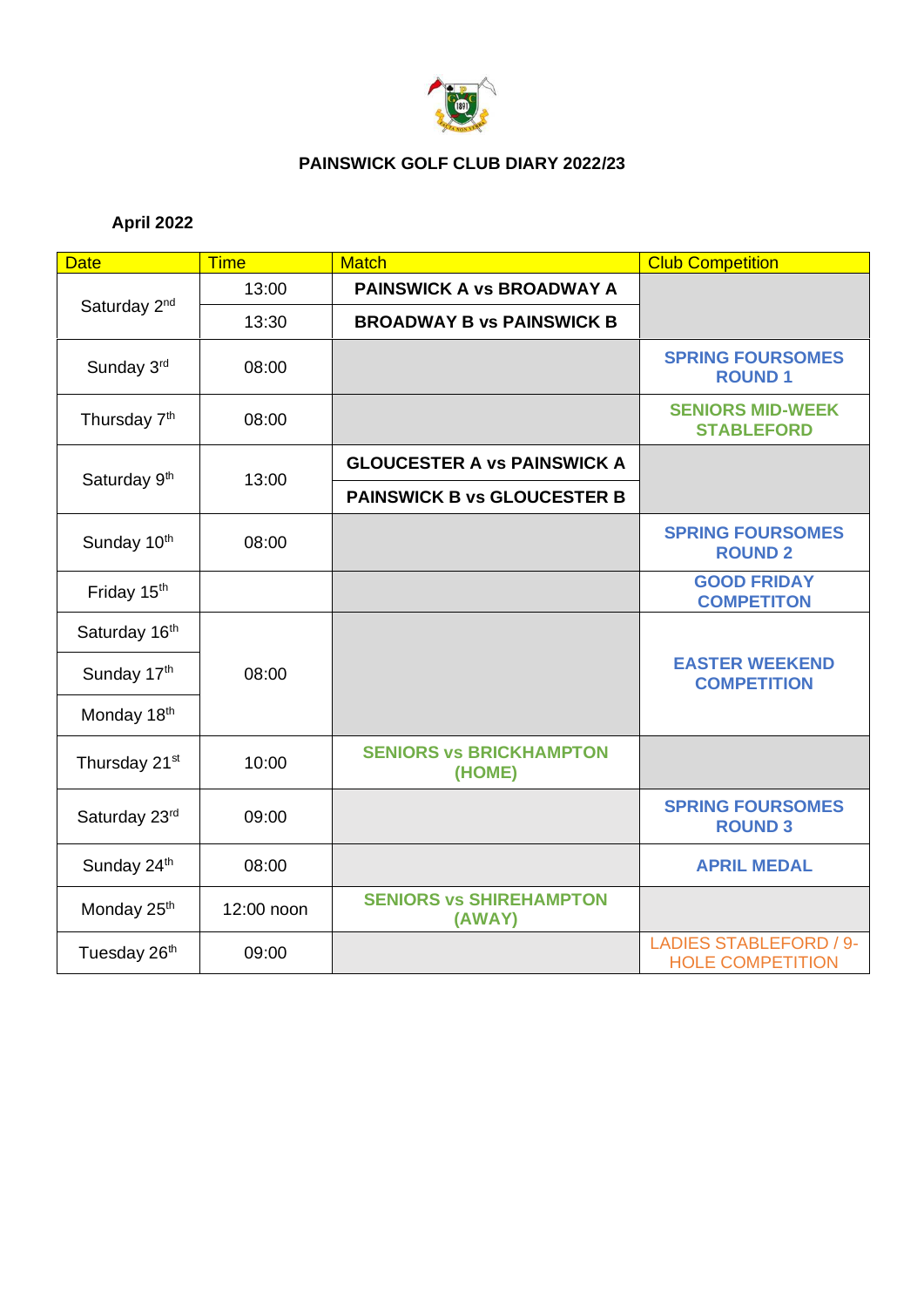# **May 2022**

| <b>Date</b>               | <b>Time</b>     | <b>Match</b>                                | <b>Club Competition</b>                                            |
|---------------------------|-----------------|---------------------------------------------|--------------------------------------------------------------------|
| Sunday 1 <sup>st</sup>    | 08:00           |                                             | <b>CHUBBY CUP</b>                                                  |
| Monday 2 <sup>nd</sup>    |                 | <b>BANK HOLIDAY</b>                         |                                                                    |
| Thursday 5 <sup>th</sup>  | 10:00           | <b>SENIORS vs CLEEVE HILL (H)</b>           |                                                                    |
|                           | 13:00           | <b>PAINSWICK A vs FOREST OF DEAN A</b>      |                                                                    |
| Saturday 7 <sup>th</sup>  | 12:30           | <b>FOREST OF DEAN B vs PAINSWICK</b><br>'B' |                                                                    |
| Sunday 8 <sup>th</sup>    | 08:00           |                                             | <b>ALAN CALE TROPHY</b>                                            |
| Tuesday 10 <sup>th</sup>  | 09:00           |                                             | <b>LADIES STABLEFORD</b><br><b>18/9 HOLE</b><br><b>COMPETITION</b> |
| Thursday 12th             | 10:30           | <b>SENIORS vs LYDNEY (H)</b>                |                                                                    |
| Saturday 14th             | 08:00           |                                             | <b>COUNTY MEDAL</b>                                                |
| Sunday 15th               | 09:00           |                                             | <b>SPRING FOURSOMES</b><br>4                                       |
| Wednesday 18th            | Start:<br>08:00 | <b>SENIORS OPEN (CLUB CLOSED ALL DAY)</b>   |                                                                    |
| Saturday 21 <sup>st</sup> | 13:00           | <b>CLEEVE CLOUD A vs PAINSWICK A</b>        |                                                                    |
|                           | 12:30           | <b>PAINSWICK B vs CLEEVE CLOUD B</b>        |                                                                    |
| Thursday 26th             | 08:00           |                                             | <b>SENIORS</b><br><b>CHAMPIONSHIP</b><br><b>ROUND1</b>             |
| Saturday 28 <sup>th</sup> | 08:00           |                                             | <b>MAY MEDAL</b>                                                   |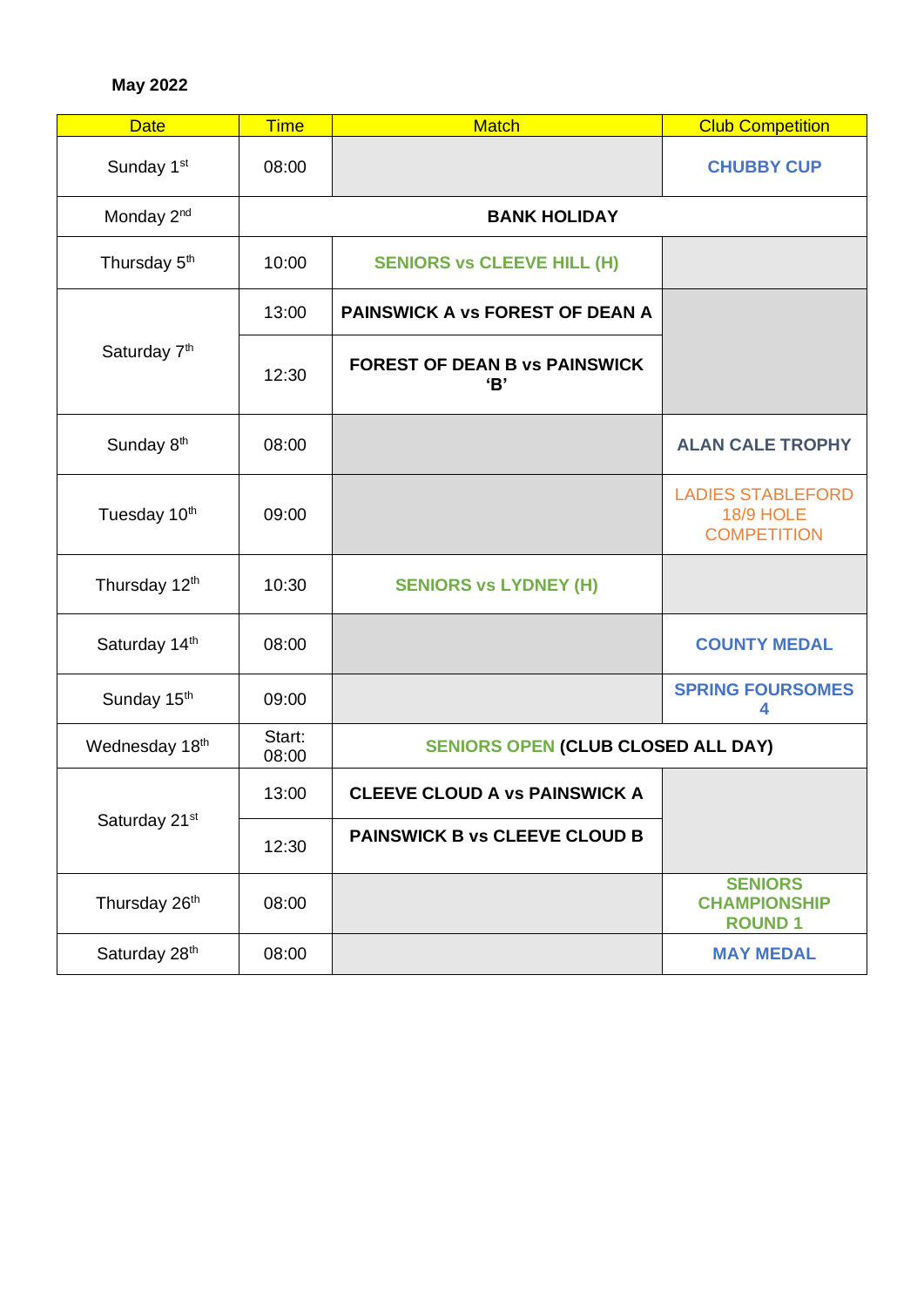### **June 2022**

| <b>Date</b>                  | <b>Time</b> | <b>Match</b>                              | <b>Club Competition</b>                                  |
|------------------------------|-------------|-------------------------------------------|----------------------------------------------------------|
| Thursday 2 <sup>nd</sup>     | 10:00       | <b>SENIORS vs CLEEVE HILL (AWAY)</b>      |                                                          |
| Saturday 4 <sup>th</sup>     | 08:00       |                                           | <b>JUNE MEDAL</b>                                        |
| Sunday 5 <sup>th</sup>       | 08:00       |                                           | <b>2 BALL TEXAS SCRAMBLE</b>                             |
| Tuesday 7 <sup>th</sup>      | 10:00       | <b>SENIORS vs COTSWOLD EDGE (HOME)</b>    | <b>LADIES STABLEFORD 18/9</b><br><b>HOLE COMPETITION</b> |
| Thursday 9 <sup>th</sup>     | 08:00       | <b>SENIORS CHAMPIONSHIP ROUND 2</b>       |                                                          |
| Saturday 11 <sup>th</sup>    | 13:00       | PAINSWICK 'A' vs COTSWOLD EDGE 'A'        |                                                          |
| 12:30                        |             | <b>COTSWOLD EDGE 'B' vs PAINSWICK 'B'</b> |                                                          |
| Sunday 12th                  | 08:00       | <b>MANN CUP ROUND 1</b>                   |                                                          |
| Thursday 16 <sup>th</sup>    | 11:00       | <b>SENIORS VS RODWAY HILL (H)</b>         |                                                          |
| Thursday<br>23 <sup>rd</sup> | 08:00       |                                           | <b>CENTENARY CUP ROUND 1</b>                             |
| Sunday 19th                  | 09:00       |                                           | <b>STAFFORD MANN 1</b>                                   |
| Saturday 25 <sup>th</sup>    | 13:00       | PAINSWICK 'A' vs BRICKHAMPTON 'A'         |                                                          |
|                              | 13:30       | <b>BRICKHAMPTON 'B' vs PAINSWICK 'B'</b>  |                                                          |
| Sunday 26th                  | 08:00       |                                           | <b>MANN CUP - ROUND 2</b>                                |
| Thursday 30th                | 08:00       |                                           | <b>CENTENARY CUP ROUND 2</b>                             |
|                              |             |                                           | <b>SCRATCH CUP1</b>                                      |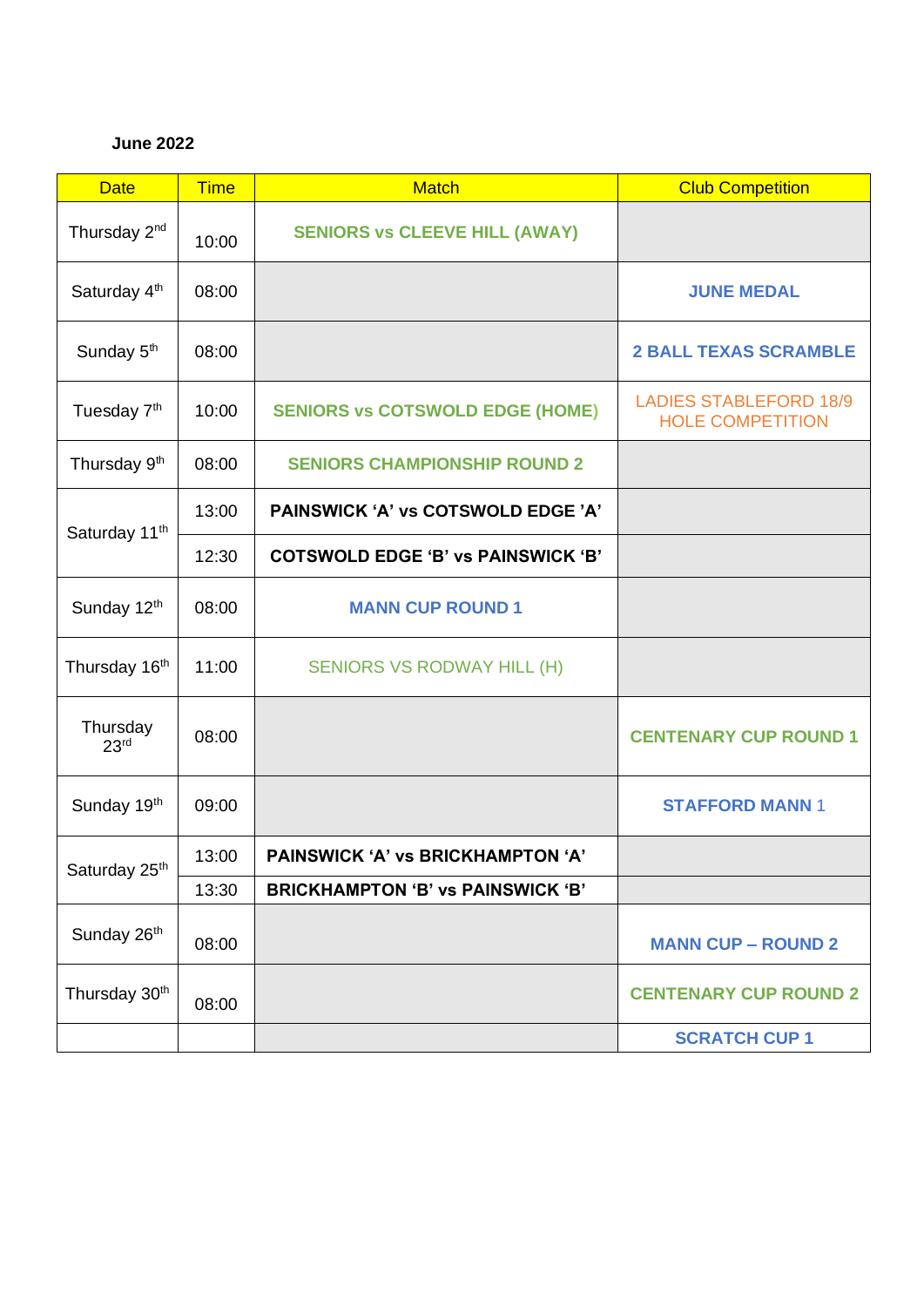**July 2022**

| <b>Date</b>               | <b>Time</b> | <b>Match</b>                                    | <b>Club Competition</b>                                  |
|---------------------------|-------------|-------------------------------------------------|----------------------------------------------------------|
| Saturday 2 <sup>nd</sup>  | 08:00       |                                                 | <b>CLUB CHAMPIONSHIP</b>                                 |
| Sunday 3rd                | 08:00       |                                                 | <b>CLUB CHAMPIONSHIP</b>                                 |
| Tuesday 5 <sup>th</sup>   | 10:00       | <b>SENIORS VS NAUNTON DOWNS 'A'</b>             |                                                          |
| Thursday 7 <sup>th</sup>  | 08:00       | <b>ORGAN NIBLICK</b>                            |                                                          |
|                           | 14:00       |                                                 | 'B' Team vs SENIORS                                      |
| Saturday 9 <sup>th</sup>  | 14:00       | <b>BROADWAY 'A' vs PAINSWICK 'A'</b>            |                                                          |
|                           | 13:30       | PAINSWICK 'B' vs BROADWAY 'B'                   |                                                          |
| Sunday 10th               | 08:00       |                                                 | <b>PEGLAR MARSDEN</b>                                    |
| Tuesday 12 <sup>TH</sup>  | 09:00       |                                                 | <b>LADIES STABLEFORD / 9-</b><br><b>HOLE COMPETITION</b> |
| Saturday 16th             | 08:00       |                                                 | <b>JUBILEE CUP STARTS</b><br><b>11 AUG/FINISH 18 AUG</b> |
| Sunday 17th               | 08:00       |                                                 | <b>STAFFORD MANN</b><br><b>ROUND 2</b>                   |
| Thursday 21 <sup>st</sup> | 10:00       | <b>SENIORS vs WESTONBIRT 'A'</b>                |                                                          |
|                           | 13:00       | PAINSWICK 'A' v GLOUCESTER 'A'                  |                                                          |
| Saturday 23rd             |             | <b>GLOUCESTER 'B' v PAINSWICK 'B'</b>           |                                                          |
| Sunday 24th               | 08:00       |                                                 | <b>JULY MEDAL</b>                                        |
| Wednesday 27th            | 16:00       | <b>AMBERLEY CHALLENGE @</b><br><b>PAINSWICK</b> |                                                          |
| Thursday 28th             | 11:00       | <b>SENIORS vs RODWAY HILL (A)</b>               |                                                          |
| Sunday 31 <sup>st</sup>   | 08:00       |                                                 | <b>HERBERT CUP ROUND 1</b>                               |
|                           |             |                                                 | <b>SCRATCH CUP 2</b>                                     |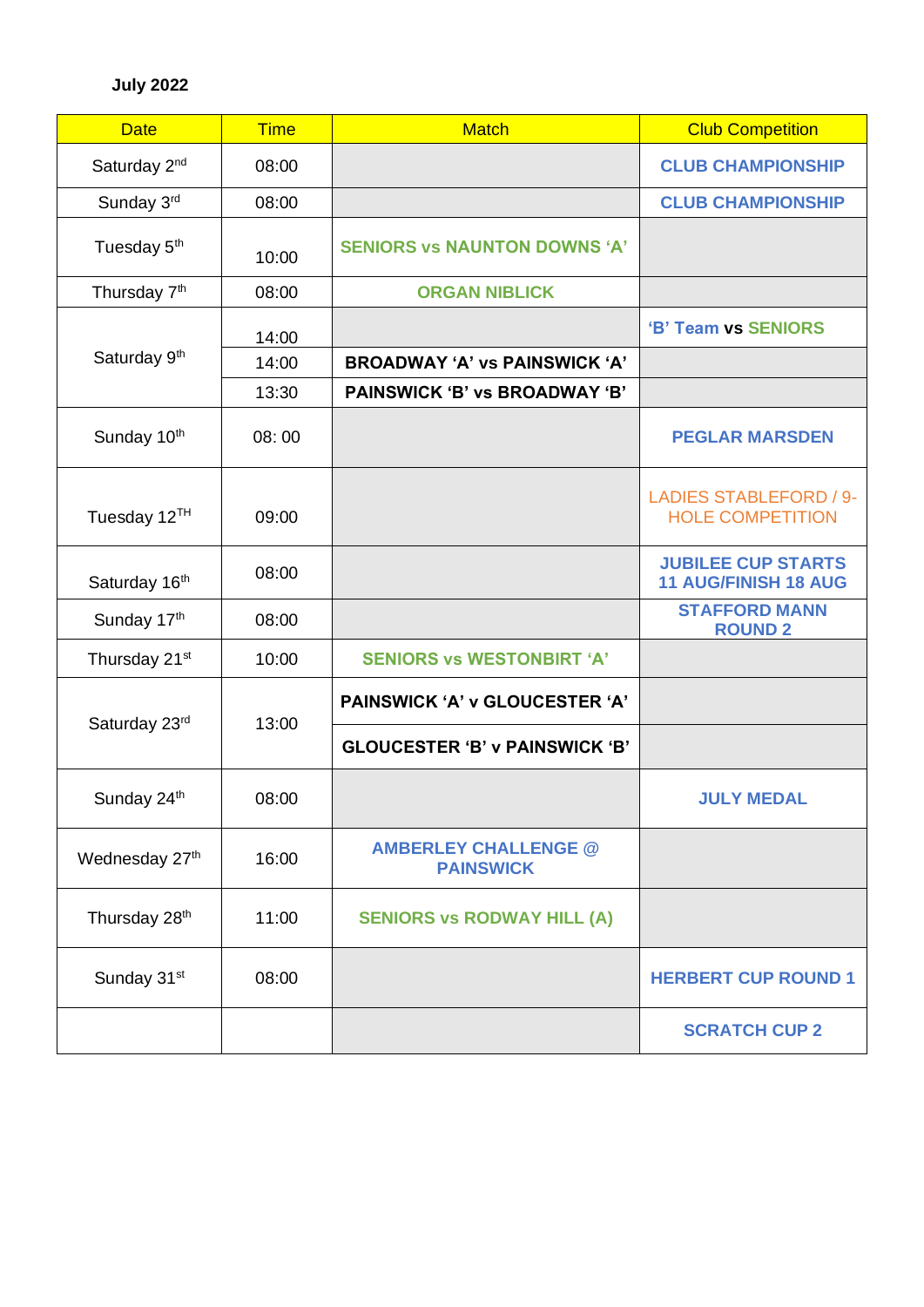# **August 2022**

| <b>Date</b>               | <b>Time</b> | <b>Match</b>                                         | <b>Club Competition</b>                                  |
|---------------------------|-------------|------------------------------------------------------|----------------------------------------------------------|
| Monday 1 <sup>st</sup>    | 10:00       | <b>SENIORS vs COTSWOLD EDGE</b><br>(AWAY)            |                                                          |
| Saturday 6th              | 08:00       |                                                      | <b>CASTLES CUP</b>                                       |
| Sunday 7 <sup>th</sup>    | 08:00       |                                                      | <b>AUGUST MEDAL</b>                                      |
| Tuesday 9th               | 09:00       |                                                      | <b>LADIES STABLEFORD / 9-</b><br><b>HOLE COMPETITION</b> |
| Thursday 11 <sup>th</sup> | 08:00       |                                                      | <b>DEVA CUP</b>                                          |
| Saturday 13th             | 08:00       |                                                      | <b>CAPTAINS CHARITY DAY</b>                              |
| Sunday 14th               | 08:00       |                                                      | <b>ARTHUR PAGET</b><br><b>GREENSOMES</b>                 |
| Tuesday 16th              | 11:00       | <b>SENIORS vs LYDNEY (AWAY)</b>                      |                                                          |
| Thursday 18th             | 08:00       |                                                      | <b>SENIORS MILLENIUM</b><br><b>TROPHY</b>                |
| Saturday 20th             | 13:00       | <b>FOREST OF DEAN 'A' vs</b><br><b>PAINSWICK 'A'</b> |                                                          |
|                           |             | <b>PAINSWICK 'B' vs FOREST OF</b><br>DEAN 'B'        |                                                          |
|                           | 08:00       |                                                      | <b>LAST SMITHS CUP</b>                                   |
| Sunday 21 <sup>st</sup>   |             |                                                      | <b>HERBERT CUP 2</b>                                     |
| Wednesday 24th            | 11:00       | TRI-CENTENNIAL @ WEST WILTS                          |                                                          |
| Thursday 25th             | 11:00       | <b>SENIORS vs GLOUCESTER</b><br>(HOME)               |                                                          |
| Saturday 27th             | 08:00       |                                                      | <b>LAST SMITHS CUP</b><br><b>STAFFORD MANN 3</b>         |
| Sunday 28 <sup>th</sup>   | 08:00       |                                                      | <b>TEXAS SCRAMBLE</b>                                    |
| Monday 29th               |             | <b>BANK HOLIDAY</b>                                  |                                                          |
| Wednesday 31st            |             |                                                      | <b>SCRATCH CUP 3</b>                                     |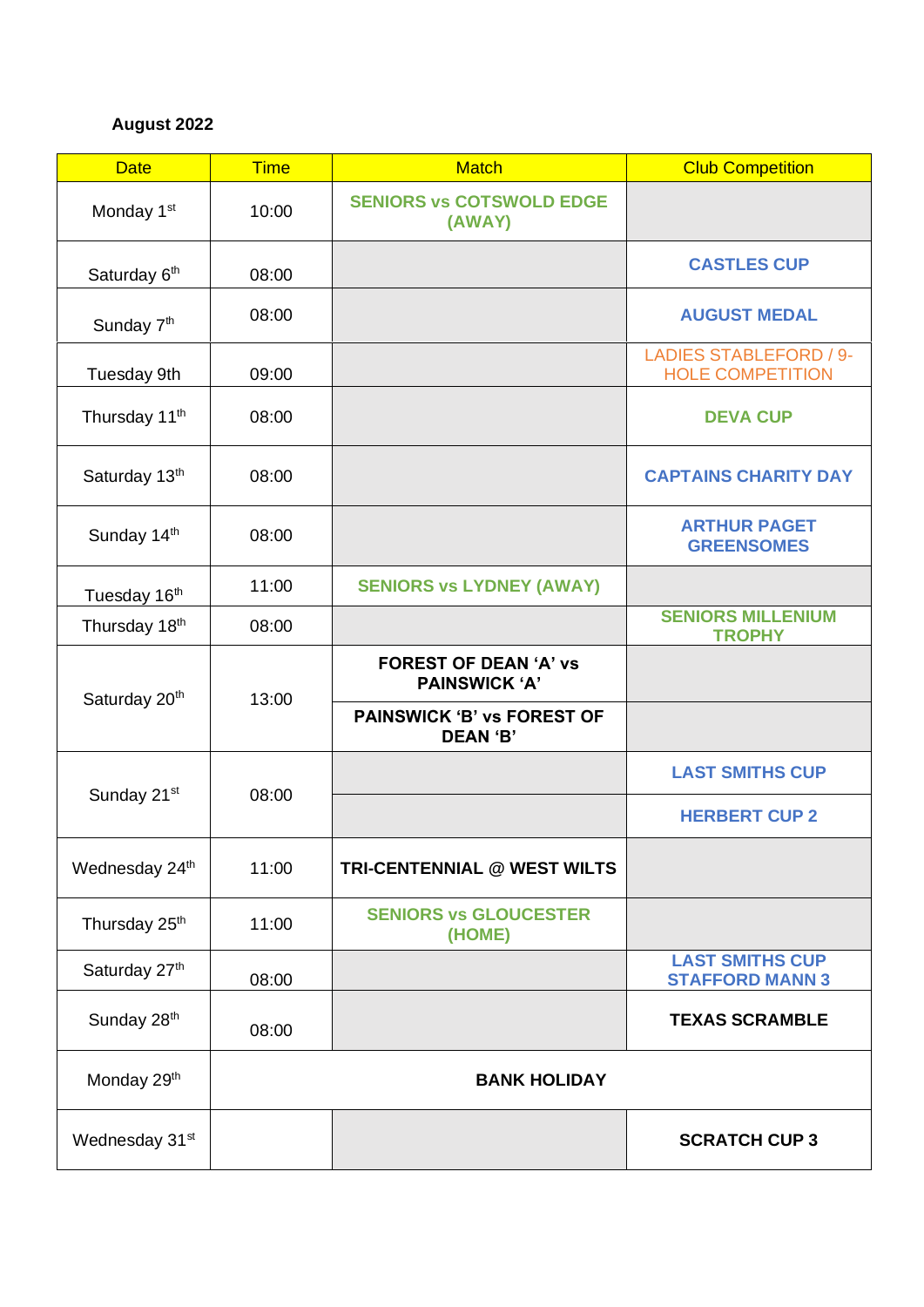### **September 2022**

| <b>Date</b>               | <b>Time</b> | <b>Match</b>                                   | <b>Club Competition</b>                               |
|---------------------------|-------------|------------------------------------------------|-------------------------------------------------------|
| Thursday 1 <sup>st</sup>  | 10:00       | <b>SENIORS vs SHIREHAMPTON (HOME)</b>          |                                                       |
| Friday 2 <sup>nd</sup>    | 08:00       | <b>PAINSWICK PAIRS - OPEN</b>                  |                                                       |
| Saturday 3rd              | 13:00       | PAINSWICK 'A' vs CLEEVE CLOUD 'A'              |                                                       |
|                           | 12:30       | <b>CLEEVE CLOUD 'B' vs PAINSWICK 'B'</b>       |                                                       |
| Sunday 4 <sup>th</sup>    | 08:00       |                                                | <b>HERBERT CUP ROUND</b><br>3                         |
| Tuesday 6 <sup>th</sup>   | 09:00       |                                                | <b>LADIES STABLEFORD/9</b><br><b>HOLE COMPETITION</b> |
| Wednesday 7th             | 10:00       | <b>SENIORS VS COTSWOLD HILLS</b><br>(HOME) 14  |                                                       |
| Saturday 10th             | 13:00       | <b>COTSWOLD EDGE 'A' v PAINSWICK 'A'</b>       |                                                       |
|                           | 12:30       | PAINSWICK 'B' v COTSWOLD EDGE 'B'              |                                                       |
| Sunday 11 <sup>th</sup>   | 08:00       |                                                | <b>CAPTAIN/</b><br><b>PRESIDENTS DAY</b>              |
| Thursday 15 <sup>th</sup> | 09:00       |                                                | <b>MID-WEEK -</b><br><b>STABLEFORD</b>                |
| Saturday 17th             | 08:00       |                                                | <b>STAFFORD MANN</b><br><b>ROUND4</b>                 |
| Sunday 18th               | 14:00       | <b>N.G.L. CUP BROADWAY</b>                     | <b>TWO BALL SCRAMBLE</b>                              |
| Thursday 22 <sup>nd</sup> | 10:00       | <b>SENIORS vs WESTONBIRT (HOME)</b>            |                                                       |
| Saturday 24th             | 08:00       |                                                | <b>SEPTEMBER MEDAL</b>                                |
| Sunday 25 <sup>th</sup>   | 08:00       |                                                | <b>ALAN POYSER</b>                                    |
| Tuesday 27th              | 11:00       | <b>SENIORS VS MINCHINHAMPTON OLD</b><br>(AWAY) |                                                       |
| Friday 30th               | 08:00       |                                                | <b>SCRATCH CUP 4</b>                                  |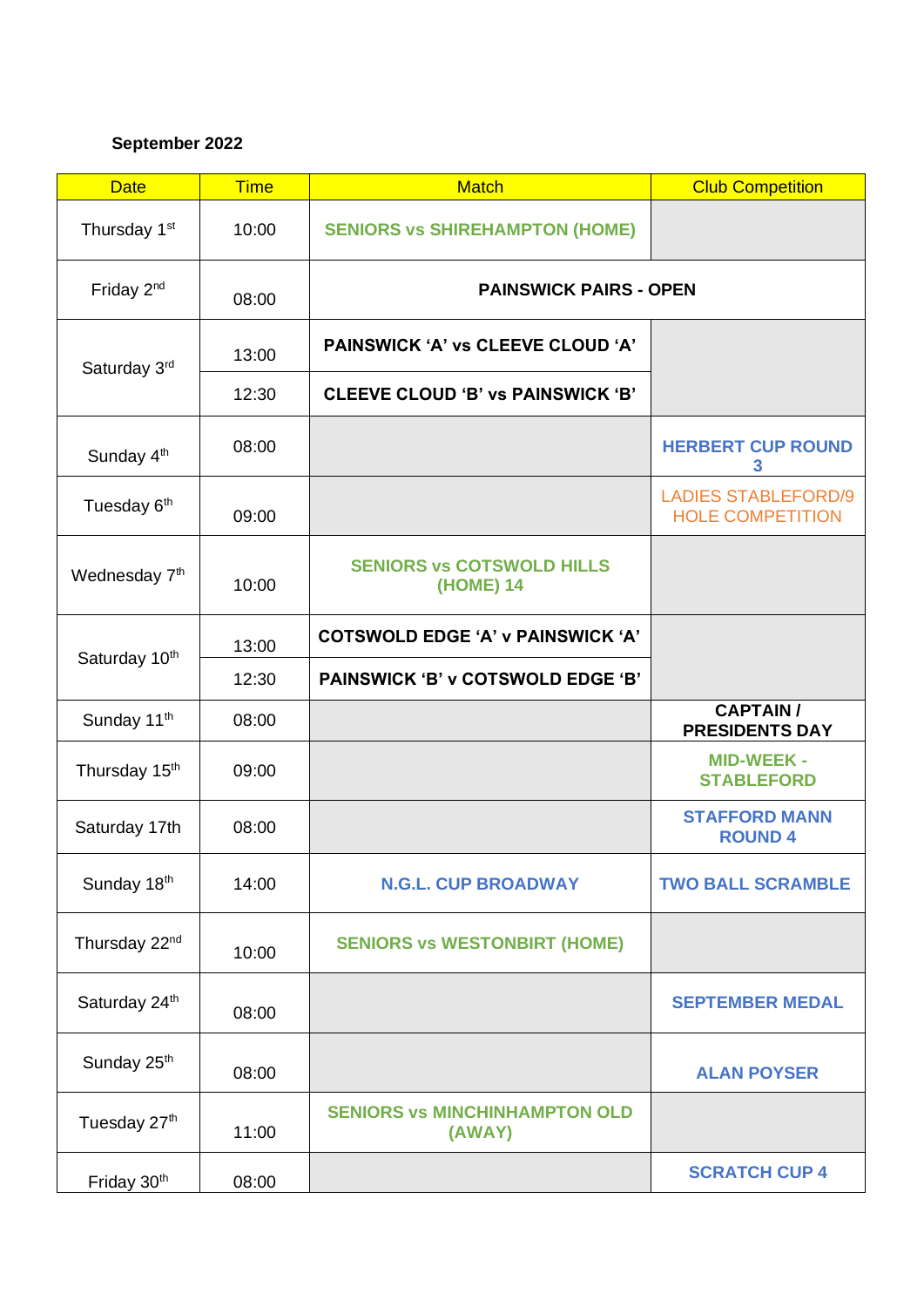### **October 2022**

| <b>Date</b>              | <b>Time</b> | <b>Match</b>                                                                                   | <b>Club Competition</b>                               |
|--------------------------|-------------|------------------------------------------------------------------------------------------------|-------------------------------------------------------|
| Saturday 1 <sup>st</sup> | 08:00       |                                                                                                | <b>HERBERT CUP ROUND 4</b>                            |
| Thursday 6th             | 10:00       | <b>SENIORS vs WESTONBIRT</b><br>(HOME)                                                         |                                                       |
| Friday 7 <sup>th</sup>   | 08:00       |                                                                                                | <b>LADIES &amp; SENIORS</b><br><b>TEXAS SCRAMBLE</b>  |
| Saturday 8th             | 08:00       |                                                                                                | <b>OCTOBER MEDAL</b>                                  |
| Sunday 9 <sup>th</sup>   | 08:00       |                                                                                                | <b>CENTENARY CUP</b>                                  |
| Wednesday 12th           | 10:00       | <b>MARGARET KEMP TEXAS</b><br><b>SCRAMBLE WITH</b><br><b>MINCHINHAMPTON OLD</b><br>@ PAINSWICK |                                                       |
| Thursday 13th            | 08:00       |                                                                                                | <b>MID-WEEK STABLEFORD</b>                            |
| Saturday 15th            | 08:00       |                                                                                                | <b>FINALS DAY</b>                                     |
| Sunday 16th              | 08:00       |                                                                                                | <b>WINTER 4 BALL - ROUND 1</b>                        |
| Tuesday 18th             | 09:00       |                                                                                                | <b>LADIES STABLEFORD/9 HOLE</b><br><b>COMPETITION</b> |
| Sunday 23rd              | 09.30       |                                                                                                | <b>PAST CAPTAINS TROPHY</b>                           |
| Friday 28 <sup>th</sup>  | 12:00       | <b>SENIORS vs COTSWOLD</b><br><b>HILLS (AWAY)</b>                                              |                                                       |
| Sunday 30 <sup>th</sup>  | 08:00       |                                                                                                | <b>WINTER 4 BALL - ROUND 2</b>                        |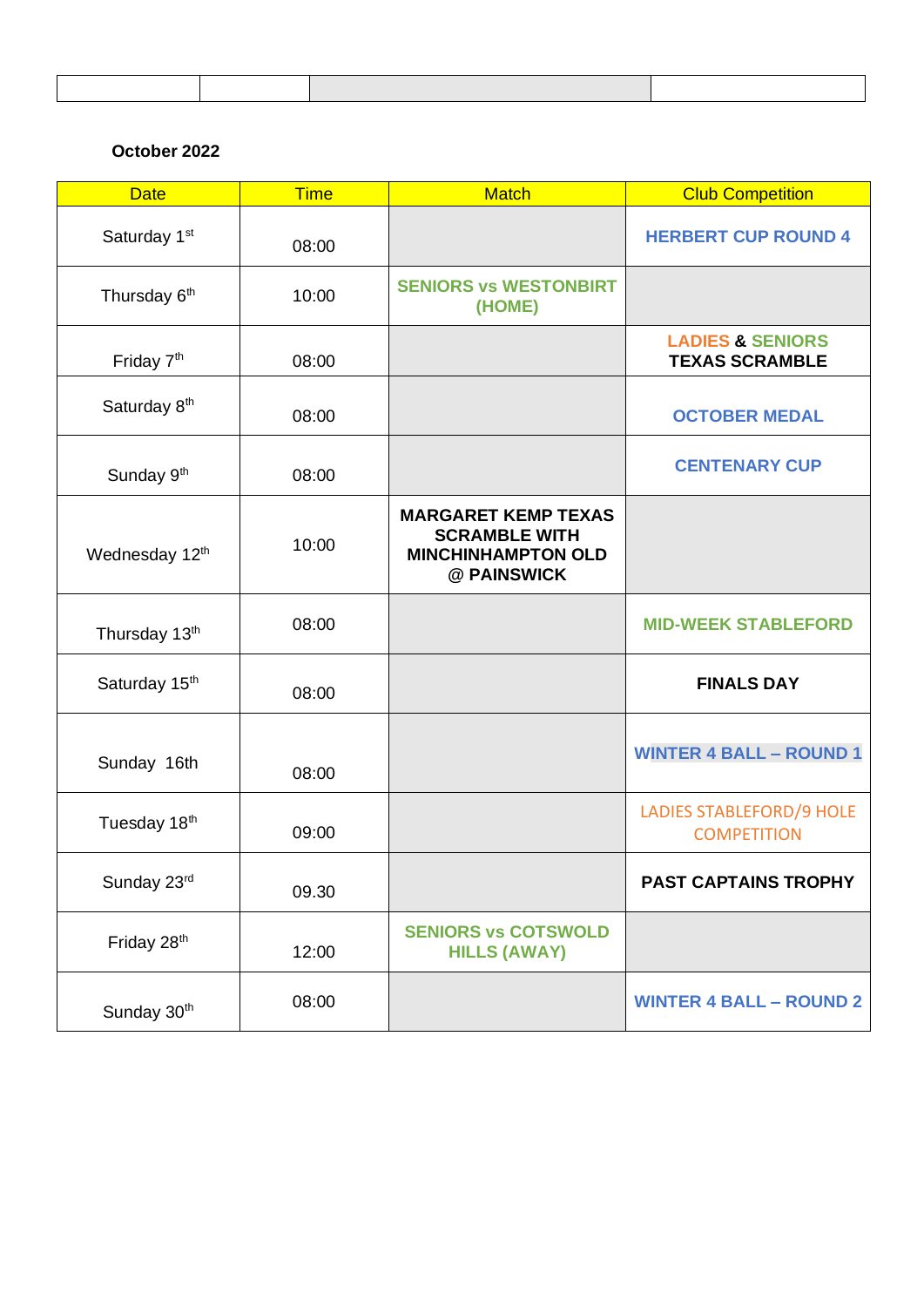### **November 2022**

| <b>Date</b>               | <b>Time</b> | <b>Match</b> | <b>Club Competition</b>                               |
|---------------------------|-------------|--------------|-------------------------------------------------------|
| Wednesday 2 <sup>nd</sup> | 7.30pm      |              | <b>SENIORS PRESENTATION</b><br><b>DINNER</b>          |
| Thursday 3rd              | 13:00       |              | <b>SENIORS ANNUAL</b><br><b>GENERAL MEETING</b>       |
| Tuesday 8 <sup>th</sup>   | 08:00       |              | <b>LADIES/SENIORS</b><br><b>TEXAS SCRAMBLE</b>        |
| Saturday 12th             | 08:00       |              | <b>POPPY DAY APPEAL</b>                               |
| Sunday 13th               | 08:00       |              | <b>POPPY DAY TEXAS</b><br><b>SCRAMBLE</b>             |
| Tuesday 15th              | 09:00       |              | <b>LADIES STABLEFORD/9</b><br><b>HOLE COMPETITION</b> |
| Saturday 26th             | 08:00       |              | <b>NOVEMBER MEDAL</b>                                 |
| Sunday 27th               | 08:00       |              | <b>WINTER 4 BALL</b><br><b>ROUND4</b>                 |

### **December 2022**

| <b>Date</b>               | <b>Time</b> | <b>Match</b> | <b>Club Competition</b>                               |
|---------------------------|-------------|--------------|-------------------------------------------------------|
| Thursday 1 <sup>st</sup>  | 08:00       |              | <b>MID-WEEK STABLEFORD</b>                            |
| Tuesday 6 <sup>th</sup>   | 09:00       |              | <b>LADIES STABLEFORD/9</b><br><b>HOLE COMPETITION</b> |
| Saturday 10th             | 08:00       |              | <b>DECEMBER MEDAL</b>                                 |
| Sunday 11 <sup>TH</sup>   | 08:00       |              | <b>WINTER 4 BALL</b><br><b>ROUND 5</b>                |
| Thursday 15 <sup>TH</sup> | 08:00       |              | <b>SENIORS CHRISTMAS</b><br><b>COMPETITION</b>        |
| Sunday 18th               | 08:00       |              | <b>CHRISTMAS COMPETITION</b>                          |